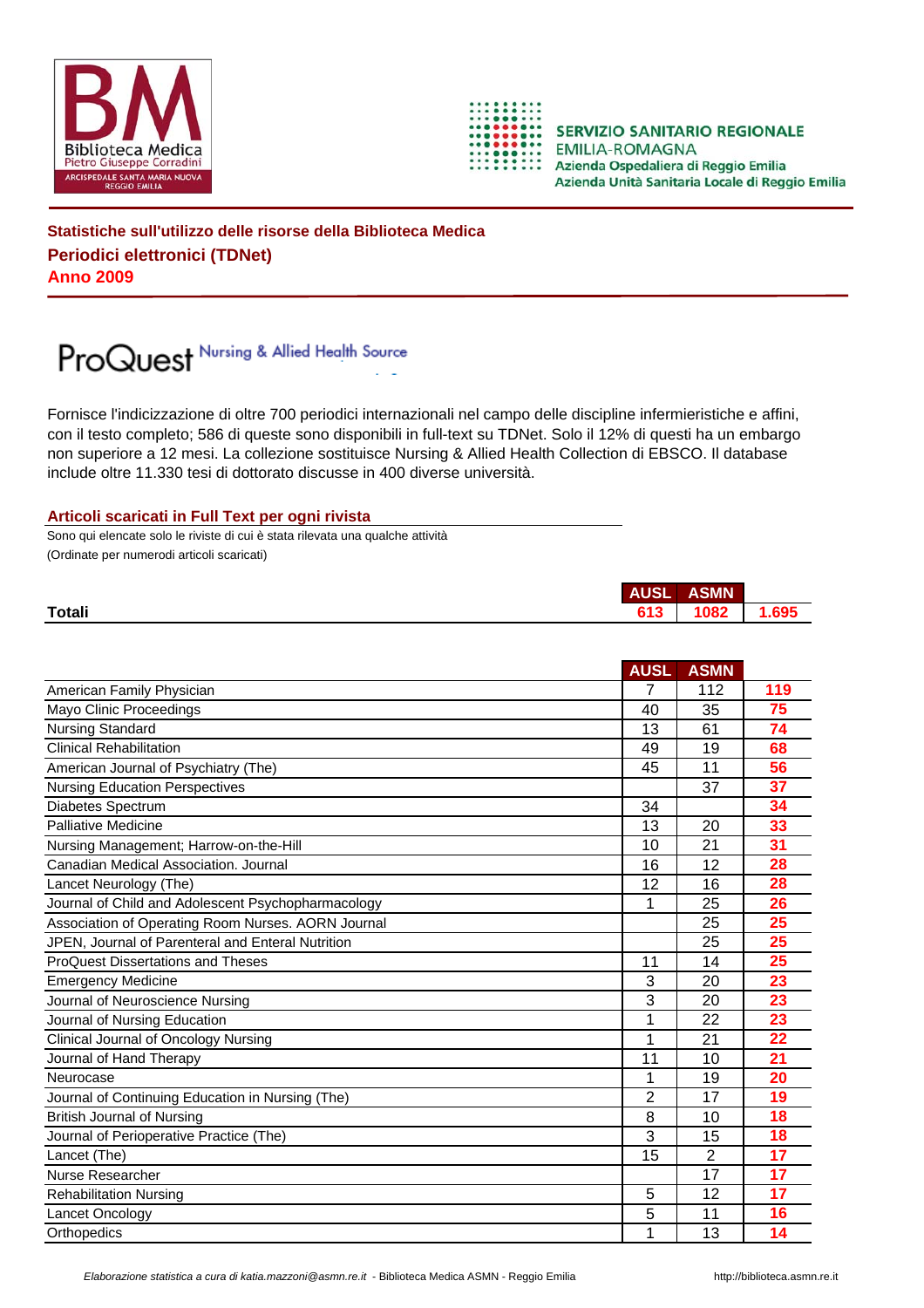| Trauma                                                                    |                | 14                  | 14              |
|---------------------------------------------------------------------------|----------------|---------------------|-----------------|
| AACN Nursing Scan In Critical Care                                        | 2              | 11                  | 13              |
| Journals of Gerontology Biological sciences and medical sciences Series A | 1              | 12                  | 13              |
| Lancet Infectious Diseases (The)                                          | 6              | $\overline{7}$      | 13              |
| Australian Nursing Journal                                                | 5              | 7                   | 12              |
| Journal of Endovascular Therapy                                           |                | 12                  | 12              |
| <b>Nursing Older People</b>                                               | 5              | $\overline{7}$      | 12              |
| Online Journal of Issues in Nursing                                       | 1              | 11                  | 12              |
| <b>AANA Journal</b>                                                       |                | 11                  | 11              |
| American Journal of Public Health                                         | 6              | 5                   | 11              |
| Canadian Nurse (The)                                                      | 5              | 6                   | 11              |
| American Journal of Critical Care                                         | 9              | 1                   | 10              |
| <b>Dermatology Nursing</b>                                                | 1              | 9                   | 10              |
| Drugs and Alcohol Today                                                   | 3              | $\overline{7}$      | 10              |
| Journal of Personality Disorders                                          | 10             |                     | 10              |
| Journal of Rehabilitation Research and Development                        | 9              | 1                   | 10              |
| Gerontologist (The)                                                       | 7              | $\overline{2}$      | 9               |
| <b>Nursing Economics</b>                                                  | 4              | 5                   | 9               |
| <b>AAACN Viewpoint</b>                                                    | 4              | 4                   | 8               |
|                                                                           |                |                     | 8               |
| <b>Family Process</b>                                                     | 8              |                     |                 |
| <b>Orthopaedic Nursing</b>                                                | 3              | 5<br>$\overline{7}$ | 8               |
| Prehospital Emergency Care                                                | 1              |                     | 8               |
| American Journal of Occupational Therapy (The)                            |                | 7                   | 7               |
| CJEM : Journal of the Canadian Association of Emergency Physicians        |                | 7                   | 7               |
| Diabetes Spectrum                                                         |                | 7                   | 7               |
| Journal of Orthopaedic Surgery                                            | 6              | 1                   | 7               |
| Journal of Sports Medicine and Physical Fitness                           | 1              | 6                   | 7               |
| OR Manager                                                                |                | 7                   | 7               |
| Respiration                                                               | 5              | 2                   | 7               |
| Academic Emergency Medicine                                               | 4              | 2                   | 6               |
| Audiology Today                                                           |                | 6                   | 6               |
| Drugs                                                                     |                | 6                   | $6\phantom{a}$  |
| Journal of Gerontological Nursing                                         | 1              | 5                   | $6\phantom{1}6$ |
| Journal of Laryngology and Otology (The)                                  |                | 6                   | 6               |
| Journal of Maternal - Fetal & Neonatal Medicine                           | 3              | 3                   | 6               |
| Journal of Nuclear Medicine (The)                                         |                | 6                   | $6\phantom{1}6$ |
| Journal of Nursing Measurement                                            |                | 6                   | 6               |
| Journal of Prenatal & Perinatal Psychology & Health                       | 6              |                     | 6               |
| <b>Medsurg Nursing</b>                                                    | 3              | 3                   | 6               |
| <b>Paediatric Nursing</b>                                                 | $\overline{2}$ | 4                   | 6               |
| <b>Pediatric Nursing</b>                                                  |                | 6                   | 6               |
| <b>Public Personnel Management</b>                                        |                | 6                   | $6\phantom{1}6$ |
| Annals of Otology, Rhinology & Laryngology (The)                          |                | 5                   | 5               |
| Canadian Journal of Public Health                                         | 5              |                     | 5               |
| Canadian Journal of Surgery                                               | 3              | $\overline{2}$      | 5               |
| Ear, Nose & Throat Journal                                                | $\overline{2}$ | 3                   | 5               |
| Health Management Technology                                              |                | 5                   | 5               |
| Journal of Psychology (The)                                               | 5              |                     | 5               |
| Medical Journal of Australia                                              | 5              |                     | 5               |
| Nephrology Nursing Journal                                                | 5              |                     | 5               |
| Nursing                                                                   |                | 5                   | 5               |
| <b>Nursing Ethics</b>                                                     |                | 5                   | 5               |
| Nursing Management; Chicago                                               | 4              | 1                   | 5               |
| <b>Primary Health Care</b>                                                | 3              | $\overline{2}$      | 5               |
| Quarterly Journal of Nuclear Medicine and Molecular Imaging (The)         |                | 5                   | 5               |
|                                                                           |                |                     |                 |
| Annual Review of Nursing Education                                        |                | 4                   | 4               |
| Augmentative and Alternative Communication                                | $\overline{4}$ |                     | 4               |
| Best Practice Information Sheets - Joanna Briggs Institute                | 4              |                     | 4               |
| <b>Better Nutrition</b>                                                   | $\overline{4}$ |                     | 4               |
| Canadian Association of Radiologists Journal                              | 1              | 3                   | 4               |
| Canadian Journal of Dietetic Practice and Research                        |                | 4                   | 4               |
| Contemporary Nurse : a Journal for the Australian Nursing Profession      |                | 3                   |                 |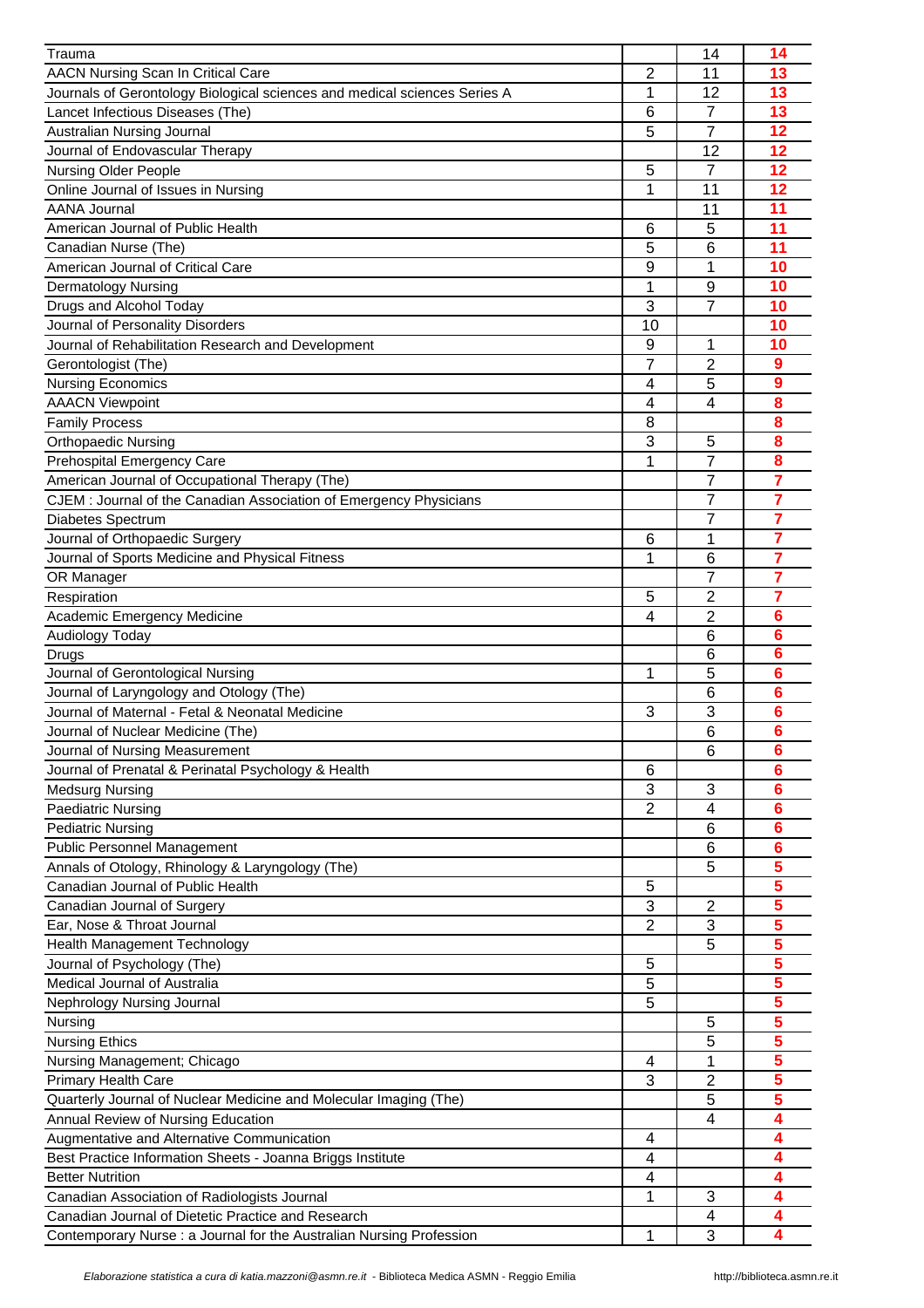| Encyclopedia of Elder Care 2nd. ed. (The)                               | 4              |                | 4                       |
|-------------------------------------------------------------------------|----------------|----------------|-------------------------|
| Journal of Athletic Training                                            | 3              | 1              | 4                       |
| Journal of Nutrition (The)                                              | 3              | 1              | 4                       |
| Journal of Palliative Care                                              | $\overline{2}$ | $\overline{2}$ | 4                       |
| Journal of School Nursing (The)                                         |                | $\overline{4}$ | 4                       |
| Journal of Speech, Language, and Hearing Research                       | 4              |                | 4                       |
| <b>Occupational Health</b>                                              | $\overline{2}$ | $\overline{2}$ | 4                       |
| Physiotherapy Research International                                    |                | 4              | 4                       |
| Practitioner                                                            | 1              | 3              | 4                       |
| Reviews in Clinical Gerontology                                         | 4              |                | 4                       |
| <b>AAOHN Journal</b>                                                    | $\overline{2}$ | 1              | 3                       |
| American Journal of Audiology                                           |                | 3              | 3                       |
| American Journal of Pharmaceutical Education                            | 3              |                | 3                       |
| Audiology & Neurotology                                                 |                | 3              | 3                       |
| <b>Biotech Week</b>                                                     | 3              |                | 3                       |
| <b>Briefings on Infection Control</b>                                   | $\overline{2}$ | 1              | 3                       |
| Cancer Journal (The)                                                    |                | 3              | 3                       |
| <b>Cancer Nursing Practice</b>                                          | 1              | $\overline{2}$ | 3                       |
| Chemist & Druggist                                                      | 3              |                | 3                       |
| Cleft Palate - Craniofacial Journal (The)                               |                | 3              | 3                       |
| <b>Creative Nursing</b>                                                 |                | 3              | 3                       |
| <b>Critical Care Nurse</b>                                              |                | 3              | 3                       |
| Dementia and Geriatric Cognitive Disorders                              | 3              |                | 3                       |
| Drugs & Aging                                                           |                | 3              | $\overline{\mathbf{3}}$ |
| Evidence Summaries - Joanna Briggs Institute                            | $\overline{2}$ | 1              | 3                       |
| Human and Experimental Toxicology                                       |                | 3              | $\overline{\mathbf{3}}$ |
| Journal of Drug Issues                                                  | 3              |                | 3                       |
| Journal of Psychoactive Drugs                                           | $\overline{2}$ | 1              | 3                       |
| <b>Modern Healthcare</b>                                                | 2              | 1              | 3                       |
| Nursing Journal of India                                                | $\overline{2}$ | 1              | 3                       |
| <b>Oncology Nursing Forum</b>                                           |                | 3              | 3                       |
| <b>ONS Connect</b>                                                      |                | 3              | 3                       |
| ORL : Journal for Oto - Rhino - Laryngology and Its Related Specialties | 3              |                | 3                       |
| <b>Practice Nurse</b>                                                   |                | 3              | 3                       |
| Progress in Cardiovascular Nursing                                      |                | 3              | 3                       |
| <b>Urologic Nursing</b>                                                 |                | $\overline{3}$ | $\overline{\mathbf{3}}$ |
| <b>ABNF Journal</b>                                                     |                | $\overline{c}$ | $\mathbf{2}$            |
| Adolescence                                                             |                | $\overline{2}$ | $\overline{\mathbf{2}}$ |
| <b>AIDS and Behavior</b>                                                |                | $\overline{2}$ | $\overline{\mathbf{2}}$ |
| Alabama Nurse                                                           |                | $\overline{2}$ | 2                       |
| Alternative Therapies in Health and Medicine                            | 2              |                | $\overline{\mathbf{2}}$ |
| American Journal of Art Therapy                                         | 1              | 1              | $\overline{2}$          |
| American Journal of Audiology                                           | $\overline{2}$ |                | $\overline{2}$          |
| <b>Applied Radiology</b>                                                |                | $\overline{2}$ | $\overline{2}$          |
| Australian Journal of Advanced Nursing                                  |                | $\overline{2}$ | 2                       |
| Australian Journal of Physiotherapy (The)                               | 1              | $\mathbf{1}$   | 2                       |
| <b>Briefings on Patient Safety</b>                                      | $\overline{2}$ |                | $\overline{2}$          |
| British Journal of Nutrition (The)                                      |                | 2              | $\overline{2}$          |
| British Medical Journal International edition                           |                | $\overline{2}$ | $\overline{2}$          |
| Cardiopulmonary Physical Therapy Journal                                | $\overline{c}$ |                | $\overline{\mathbf{2}}$ |
| <b>Clinical Pediatrics</b>                                              |                | $\overline{c}$ | $\overline{\mathbf{2}}$ |
| Encyclopedia of Nursing Research 2nd. ed.                               | $\overline{c}$ |                | $\overline{\mathbf{2}}$ |
| Ethics, Law and Aging Review                                            |                | 2              | $\overline{2}$          |
| Gerontology                                                             |                | 2              | 2                       |
| Healthcare Financial Management                                         |                | $\overline{2}$ | $\overline{2}$          |
| <b>Hospitals &amp; Health Networks</b>                                  | 1              | 1              | $\overline{2}$          |
| International Journal of Nursing Terminologies and Classifications      |                | $\overline{2}$ | $\overline{2}$          |
| International Journal of Psychiatry in Medicine                         | 1              | $\mathbf{1}$   | $\overline{2}$          |
| International Psychogeriatrics                                          | $\overline{2}$ |                | 2                       |
| Journal of AHIMA                                                        | $\overline{2}$ |                | 2                       |
| Journal of Bone and Joint Surgery British volume                        | 2              |                | $\overline{2}$          |
| Journal of Environmental Health                                         | 1              | 1              | $\overline{2}$          |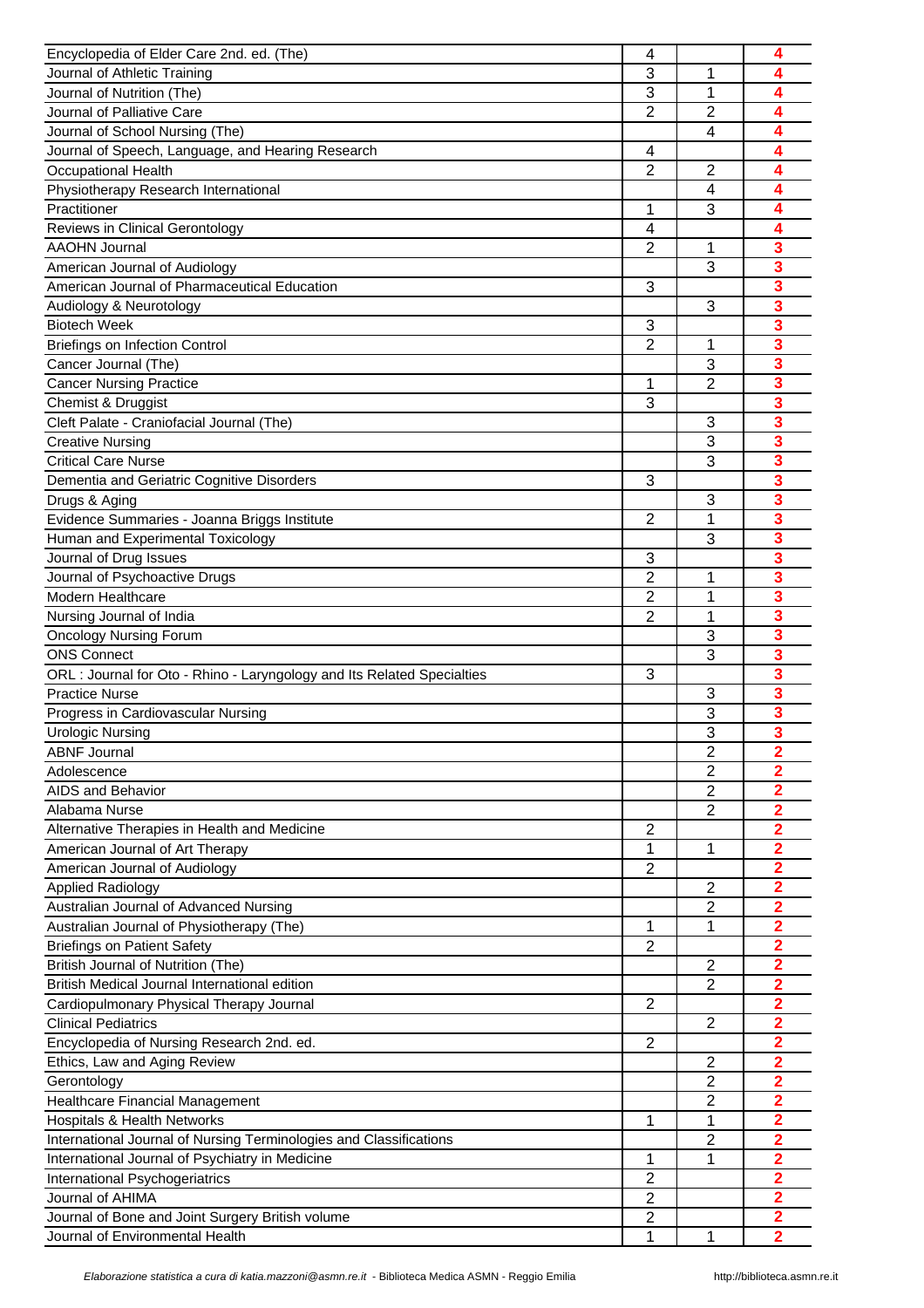| Journal of Learning Disabilities                                            | $\overline{2}$ |                         | $\overline{2}$          |
|-----------------------------------------------------------------------------|----------------|-------------------------|-------------------------|
| Journal of Practical Nursing                                                |                | 2                       | 2                       |
| Journal of Psychosocial Nursing & Mental Health Services                    | 1              | 1                       | 2                       |
| Journal of Rehabilitation                                                   | $\overline{2}$ |                         | $\overline{\mathbf{2}}$ |
| Journal of the American Academy of Audiology                                |                | $\overline{2}$          | 2                       |
| Journals of Gerontology Psychological sciences and social sciences Series B | $\overline{2}$ |                         | 2                       |
| Library Journal                                                             | $\overline{2}$ |                         | $\overline{\mathbf{2}}$ |
| Managed Care Quarterly                                                      | 1              | 1                       | $\overline{\mathbf{2}}$ |
| Medical Devices & Surgical Technology Week                                  |                | $\overline{2}$          | 2                       |
| MMWR. Morbidity and Mortality Weekly Report                                 |                | 2                       | 2                       |
| New Jersey Nurse                                                            |                | 2                       | $\overline{\mathbf{2}}$ |
| Nurse Author & Editor                                                       |                | $\overline{2}$          | $\overline{\mathbf{2}}$ |
|                                                                             |                |                         |                         |
| Nursing BC                                                                  |                | $\overline{c}$          | 2                       |
| <b>Nursing History Review</b>                                               |                | $\overline{\mathbf{c}}$ | $\overline{\mathbf{2}}$ |
| <b>Nutrition Reviews</b>                                                    |                | $\overline{2}$          | 2                       |
| Obesity, Fitness & Wellness Week                                            | 1              | 1                       | 2                       |
| Oncology; San Francisco                                                     |                | 2                       | $\overline{\mathbf{2}}$ |
| <b>OTJR</b>                                                                 |                | $\overline{2}$          | 2                       |
| Physical Medicine and Rehabilitation                                        |                | $\overline{2}$          | 2                       |
| Progress in Transplantation                                                 | $\overline{2}$ |                         | $\overline{2}$          |
| Renal Society of Australasia Journal                                        | $\overline{2}$ |                         | 2                       |
| <b>Academic Pediatrics</b>                                                  |                | 1                       | 1                       |
| <b>ACP Journal Club</b>                                                     | 1              |                         | 1                       |
| Advances in Skin & Wound Care                                               |                | 1                       | 1                       |
| American Annals of the Deaf                                                 | 1              |                         |                         |
| American Journal of Psychotherapy                                           | 1              |                         | 1                       |
| American Journal of Speech - Language Pathology                             | 1              |                         | 1                       |
| Annual Review of Psychology                                                 | 1              |                         | 1                       |
| Archives of Disease in Childhood                                            |                | 1                       | 1                       |
| <b>ASHA Leader</b>                                                          |                | 1                       | 1                       |
| Australian Critical Care [NLM - MEDLINE]                                    |                | 1                       | 1                       |
| Australian Family Physician                                                 |                | 1                       | 1                       |
| <b>Blood Weekly</b>                                                         | 1              |                         |                         |
| <b>Breastfeeding Review</b>                                                 | 1              |                         | 1                       |
| British Journal of Forensic Practice (The)                                  | 1              |                         | 1                       |
| British Journal of Social Psychology (The)                                  | 1              |                         | 1                       |
| Canadian Journal of Occupational Therapy (The)                              | 1              |                         | 1                       |
| Chest                                                                       |                | 1                       | 1                       |
| <b>Clinical Diabetes</b>                                                    |                | 1                       | 1                       |
| <b>Clinical EEG and Neuroscience</b>                                        |                | 1                       | 1                       |
| <b>Clinical Laboratory Science</b>                                          |                | 1                       | 1                       |
| <b>Community Practitioner</b>                                               | 1              |                         | 1                       |
| <b>Counselling Psychology Quarterly</b>                                     | 1              |                         | 1                       |
| <b>Dental Assistant</b>                                                     | 1              |                         |                         |
| European Radiology                                                          |                | 1                       | 1                       |
| Evidence - Based Geriatric Nursing Protocols for Best Practice 3rd. ed.     | 1              |                         | 1                       |
|                                                                             | 1              |                         | 1                       |
| <b>Family Practice Management</b><br>Generations                            | 1              |                         | 1                       |
|                                                                             |                |                         |                         |
| Good Housekeeping                                                           |                | 1                       | 1                       |
| Hastings Center Report (The)                                                | 1              |                         |                         |
| <b>Health &amp; Social Work</b>                                             | 1              |                         |                         |
| <b>Health Affairs</b>                                                       | 1              |                         |                         |
| <b>Health Education Research</b>                                            | 1              |                         |                         |
| <b>Information World Review</b>                                             | 1              |                         | 1                       |
| International Journal of Occupational and Environmental Health              | 1              |                         | 1                       |
| Journal of Alcohol and Drug Education                                       | 1              |                         | 1                       |
| Journal of Allied Health                                                    |                | 1                       | 1                       |
| Journal of Child and Family Studies                                         | 1              |                         | 1                       |
| Journal of Continuing Education in the Health Professions                   |                | 1                       | 1                       |
| Journal of Geriatric Physical Therapy                                       |                | 1                       | 1                       |
| Journal of Health Care for the Poor and Underserved                         | 1              |                         | 1                       |
| Journal of Healthcare Management                                            |                |                         |                         |